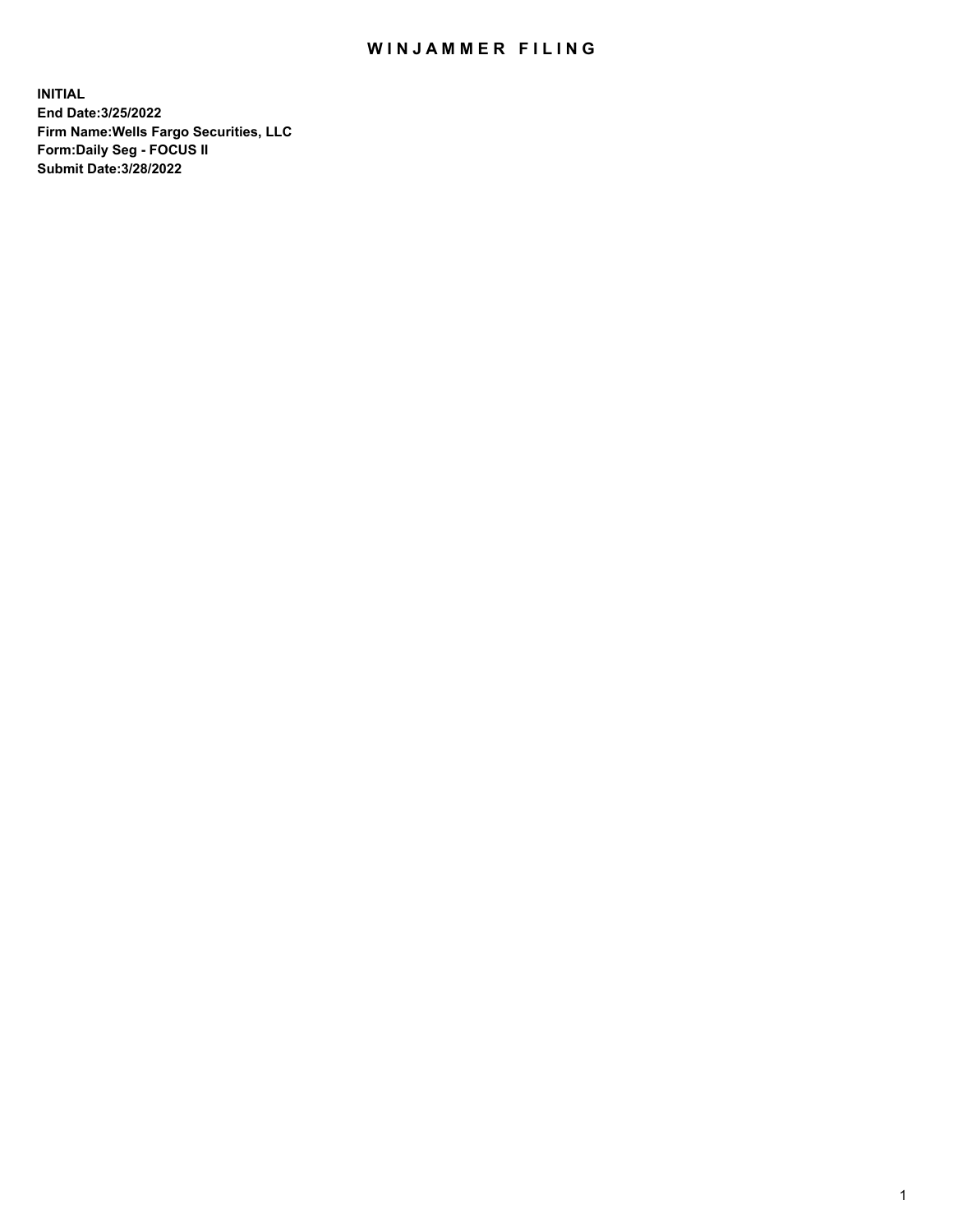**INITIAL End Date:3/25/2022 Firm Name:Wells Fargo Securities, LLC Form:Daily Seg - FOCUS II Submit Date:3/28/2022 Daily Segregation - Cover Page**

| Name of Company                                                                                                                                                                                                                                                                                                                | <b>Wells Fargo Securities LLC</b>                          |
|--------------------------------------------------------------------------------------------------------------------------------------------------------------------------------------------------------------------------------------------------------------------------------------------------------------------------------|------------------------------------------------------------|
| <b>Contact Name</b>                                                                                                                                                                                                                                                                                                            | <b>James Gnall</b>                                         |
| <b>Contact Phone Number</b>                                                                                                                                                                                                                                                                                                    | 917-699-6822                                               |
| <b>Contact Email Address</b>                                                                                                                                                                                                                                                                                                   | james.w.gnall@wellsfargo.com                               |
| FCM's Customer Segregated Funds Residual Interest Target (choose one):<br>a. Minimum dollar amount: ; or<br>b. Minimum percentage of customer segregated funds required:% ; or<br>c. Dollar amount range between: and; or<br>d. Percentage range of customer segregated funds required between:% and%.                         | 105,000,000<br><u>0</u><br>0 <sub>0</sub><br>00            |
| FCM's Customer Secured Amount Funds Residual Interest Target (choose one):<br>a. Minimum dollar amount: ; or<br>b. Minimum percentage of customer secured funds required:%; or<br>c. Dollar amount range between: and; or<br>d. Percentage range of customer secured funds required between:% and%.                            | 30,000,000<br><u>0</u><br>0 <sub>0</sub><br>0 <sub>0</sub> |
| FCM's Cleared Swaps Customer Collateral Residual Interest Target (choose one):<br>a. Minimum dollar amount: ; or<br>b. Minimum percentage of cleared swaps customer collateral required:% ; or<br>c. Dollar amount range between: and; or<br>d. Percentage range of cleared swaps customer collateral required between:% and%. | 355,000,000<br><u>0</u><br>00<br>00                        |

Attach supporting documents CH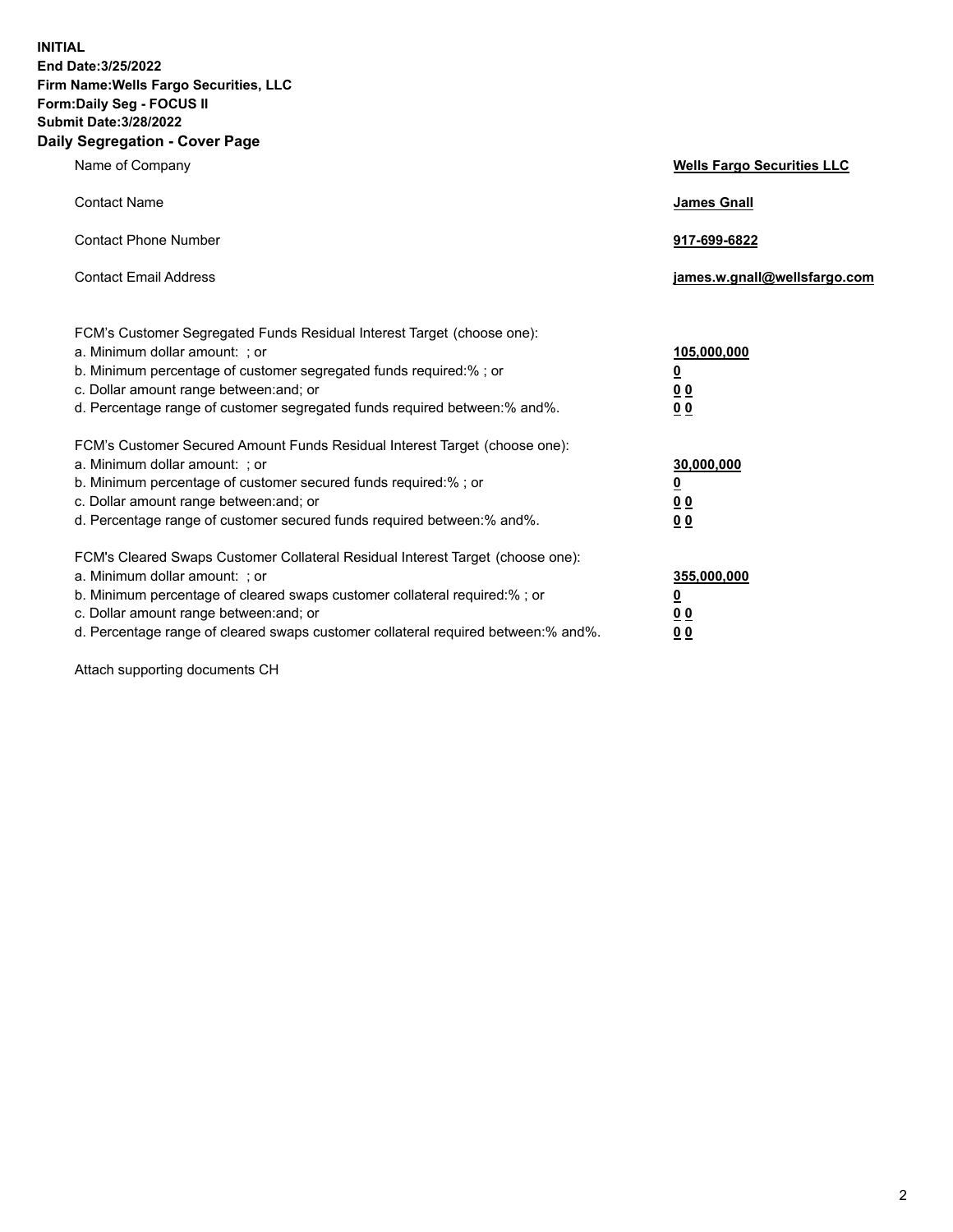**INITIAL End Date:3/25/2022 Firm Name:Wells Fargo Securities, LLC Form:Daily Seg - FOCUS II Submit Date:3/28/2022 Daily Segregation - Secured Amounts**

Foreign Futures and Foreign Options Secured Amounts Amount required to be set aside pursuant to law, rule or regulation of a foreign government or a rule of a self-regulatory organization authorized thereunder **0** [7305] 1. Net ledger balance - Foreign Futures and Foreign Option Trading - All Customers A. Cash **662,647,102** [7315] B. Securities (at market) **329,164,142** [7317] 2. Net unrealized profit (loss) in open futures contracts traded on a foreign board of trade **-195,015,744** [7325] 3. Exchange traded options a. Market value of open option contracts purchased on a foreign board of trade **20** [7335] b. Market value of open contracts granted (sold) on a foreign board of trade **-95,168** [7337] 4. Net equity (deficit) (add lines 1. 2. and 3.) **796,700,352** [7345] 5. Account liquidating to a deficit and account with a debit balances - gross amount **15,546,478** [7351] Less: amount offset by customer owned securities **-15,531,477** [7352] **15,001** [7354] 6. Amount required to be set aside as the secured amount - Net Liquidating Equity Method (add lines 4 and 5) **796,715,353** [7355] 7. Greater of amount required to be set aside pursuant to foreign jurisdiction (above) or line 6. **796,715,353** [7360] FUNDS DEPOSITED IN SEPARATE REGULATION 30.7 ACCOUNTS 1. Cash in banks A. Banks located in the United States **359,038,547** [7500] B. Other banks qualified under Regulation 30.7 **29,780,681** [7520] **388,819,228** [7530] 2. Securities A. In safekeeping with banks located in the United States **284,310,273** [7540] B. In safekeeping with other banks qualified under Regulation 30.7 **0** [7560] **284,310,273** [7570] 3. Equities with registered futures commission merchants A. Cash **-16,481,723** [7580] B. Securities **44,853,868** [7590] C. Unrealized gain (loss) on open futures contracts **49,654,443** [7600] D. Value of long option contracts **20** [7610] E. Value of short option contracts **-95,168** [7615] **77,931,440** [7620] 4. Amounts held by clearing organizations of foreign boards of trade A. Cash **0** [7640] B. Securities **0** [7650] C. Amount due to (from) clearing organization - daily variation **0** [7660] D. Value of long option contracts **0** [7670] E. Value of short option contracts **0** [7675] **0** [7680] 5. Amounts held by members of foreign boards of trade A. Cash **410,333,736** [7700] B. Securities **0** [7710] C. Unrealized gain (loss) on open futures contracts **-235,212,808** [7720] D. Value of long option contracts **0** [7730] E. Value of short option contracts **0** [7735] **175,120,928** [7740] 6. Amounts with other depositories designated by a foreign board of trade **0** [7760] 7. Segregated funds on hand **0** [7765]

- 8. Total funds in separate section 30.7 accounts **926,181,869** [7770]
- 9. Excess (deficiency) Set Aside for Secured Amount (subtract line 7 Secured Statement Page 1 from Line 8)
- 10. Management Target Amount for Excess funds in separate section 30.7 accounts **30,000,000** [7780]
- 11. Excess (deficiency) funds in separate 30.7 accounts over (under) Management Target **99,466,516** [7785]

**129,466,516** [7380]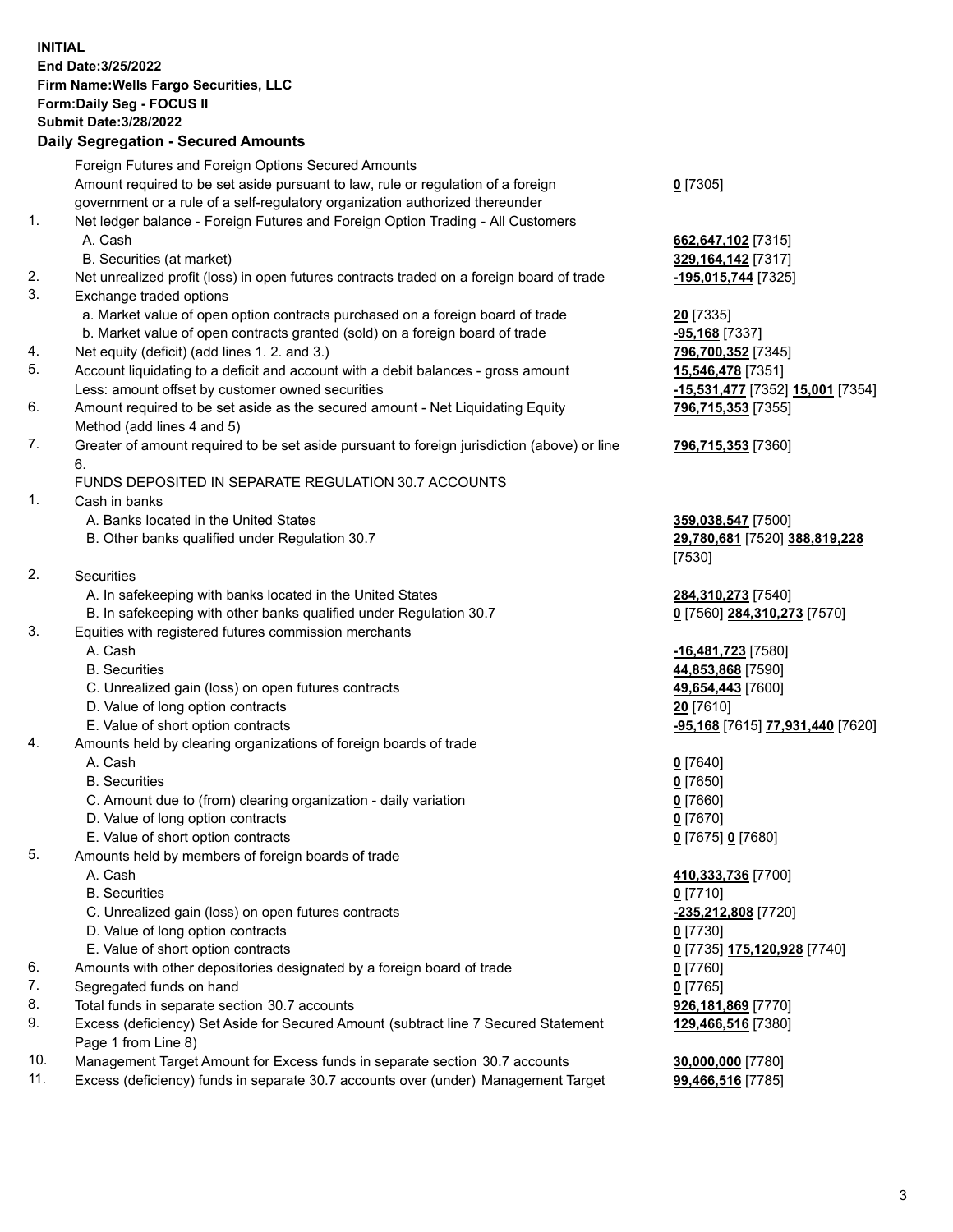**INITIAL End Date:3/25/2022 Firm Name:Wells Fargo Securities, LLC Form:Daily Seg - FOCUS II Submit Date:3/28/2022 Daily Segregation - Segregation Statement** SEGREGATION REQUIREMENTS(Section 4d(2) of the CEAct) 1. Net ledger balance A. Cash **3,914,606,981** [7010] B. Securities (at market) **1,899,465,591** [7020] 2. Net unrealized profit (loss) in open futures contracts traded on a contract market **-261,624,467** [7030] 3. Exchange traded options A. Add market value of open option contracts purchased on a contract market **3,462,657,471** [7032] B. Deduct market value of open option contracts granted (sold) on a contract market **-3,383,718,163** [7033] 4. Net equity (deficit) (add lines 1, 2 and 3) **5,631,387,413** [7040] 5. Accounts liquidating to a deficit and accounts with debit balances - gross amount **209,516,438** [7045] Less: amount offset by customer securities **-209,465,284** [7047] **51,154** [7050] 6. Amount required to be segregated (add lines 4 and 5) **5,631,438,567** [7060] FUNDS IN SEGREGATED ACCOUNTS 7. Deposited in segregated funds bank accounts A. Cash **81,264,688** [7070] B. Securities representing investments of customers' funds (at market) **800,432,471** [7080] C. Securities held for particular customers or option customers in lieu of cash (at market) **212,710,908** [7090] 8. Margins on deposit with derivatives clearing organizations of contract markets A. Cash **3,157,113,870** [7100] B. Securities representing investments of customers' funds (at market) **124,028,680** [7110] C. Securities held for particular customers or option customers in lieu of cash (at market) **1,686,754,683** [7120] 9. Net settlement from (to) derivatives clearing organizations of contract markets **-8,529,311** [7130] 10. Exchange traded options A. Value of open long option contracts **3,462,657,471** [7132] B. Value of open short option contracts **-3,383,718,163** [7133] 11. Net equities with other FCMs A. Net liquidating equity **0** [7140] B. Securities representing investments of customers' funds (at market) **0** [7160] C. Securities held for particular customers or option customers in lieu of cash (at market) **0** [7170] 12. Segregated funds on hand **0** [7150] 13. Total amount in segregation (add lines 7 through 12) **6,132,715,297** [7180] 14. Excess (deficiency) funds in segregation (subtract line 6 from line 13) **501,276,730** [7190] 15. Management Target Amount for Excess funds in segregation **105,000,000** [7194] 16. Excess (deficiency) funds in segregation over (under) Management Target Amount Excess **396,276,730** [7198]